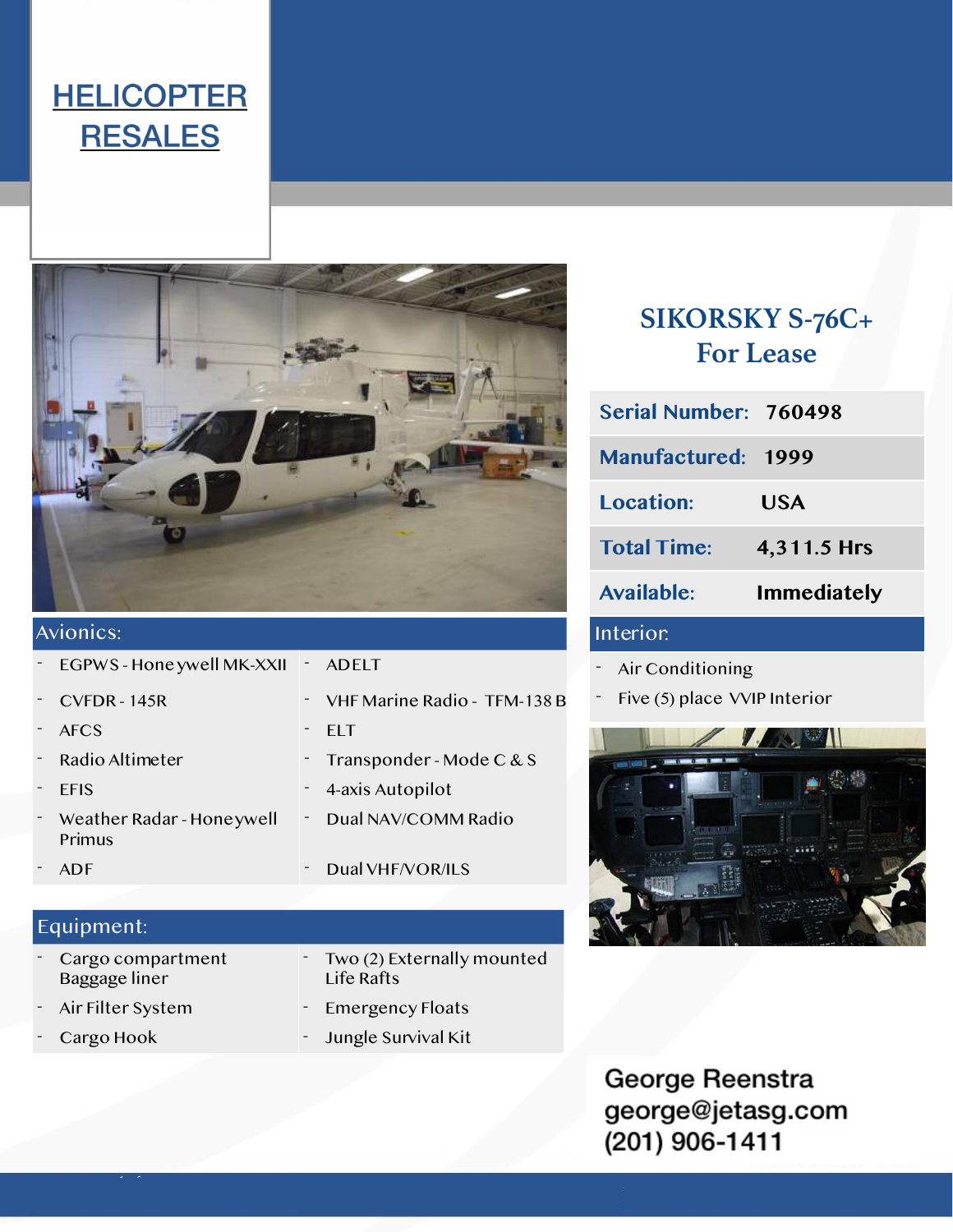## **HELICOPTER RESALES**

#### Equipment: Equipment:

- Water Survival Kit First Aid Kit
- Two (2) Fir e Extinguishers Anti-Collision Light
- -





#### Notes:

- Owners are open to leasing this helicopter in VVIP, Utility or EMS configuration.
- The helicopter is extremely well equipped with safety equipment including External Life Rafts and Floats.
- The helicopter has an Engine PBH program available with the helicopter

George Reenstra george@jetasg.com (201) 906-1411